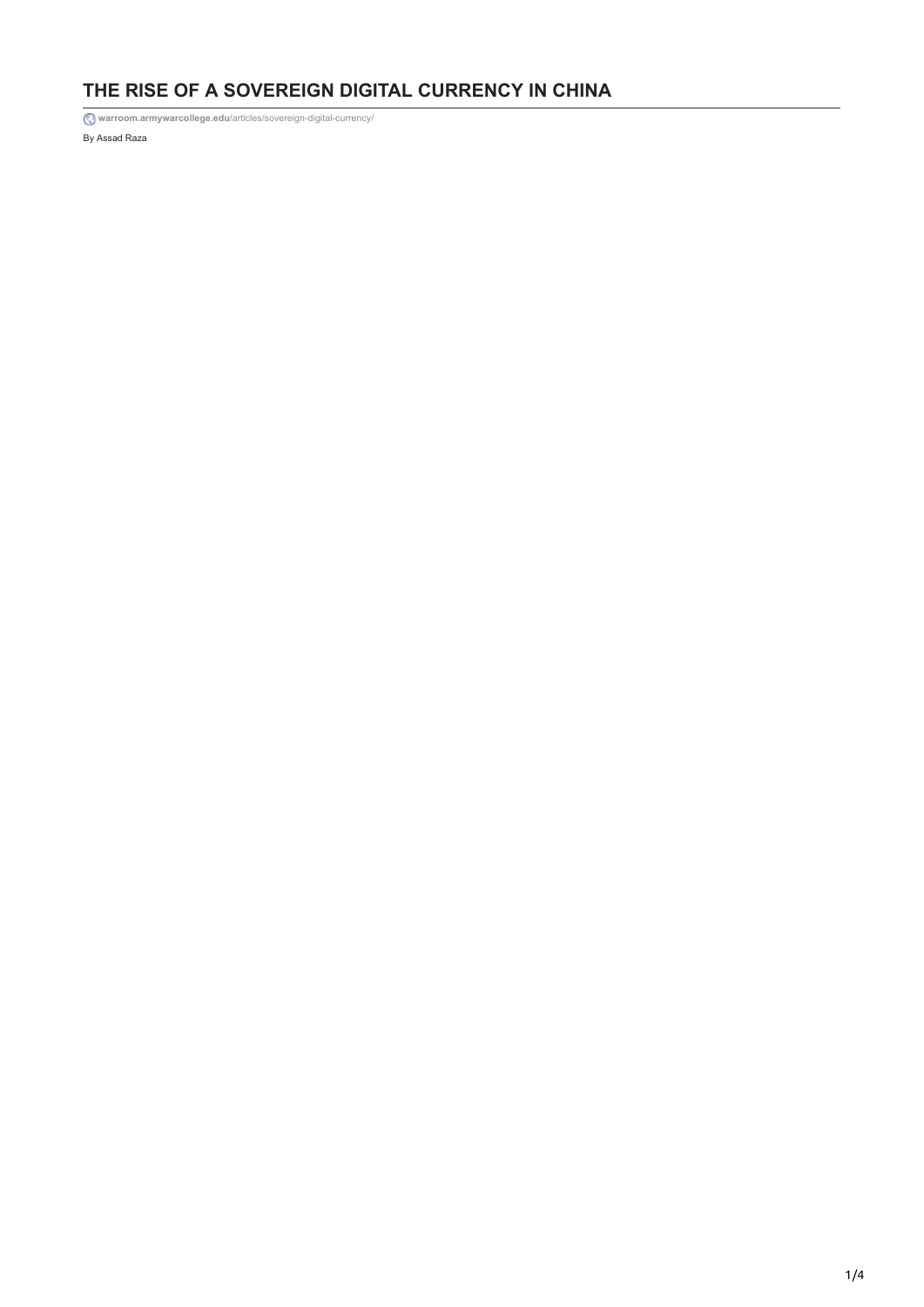According to a Bank of International Settlements (BIS) 2021 survey, 86% of the 65 central banks surveyed are exploring a central bank digital currency (CBDC), with 14% moving towards pilot development.

 $\mathbf{L}$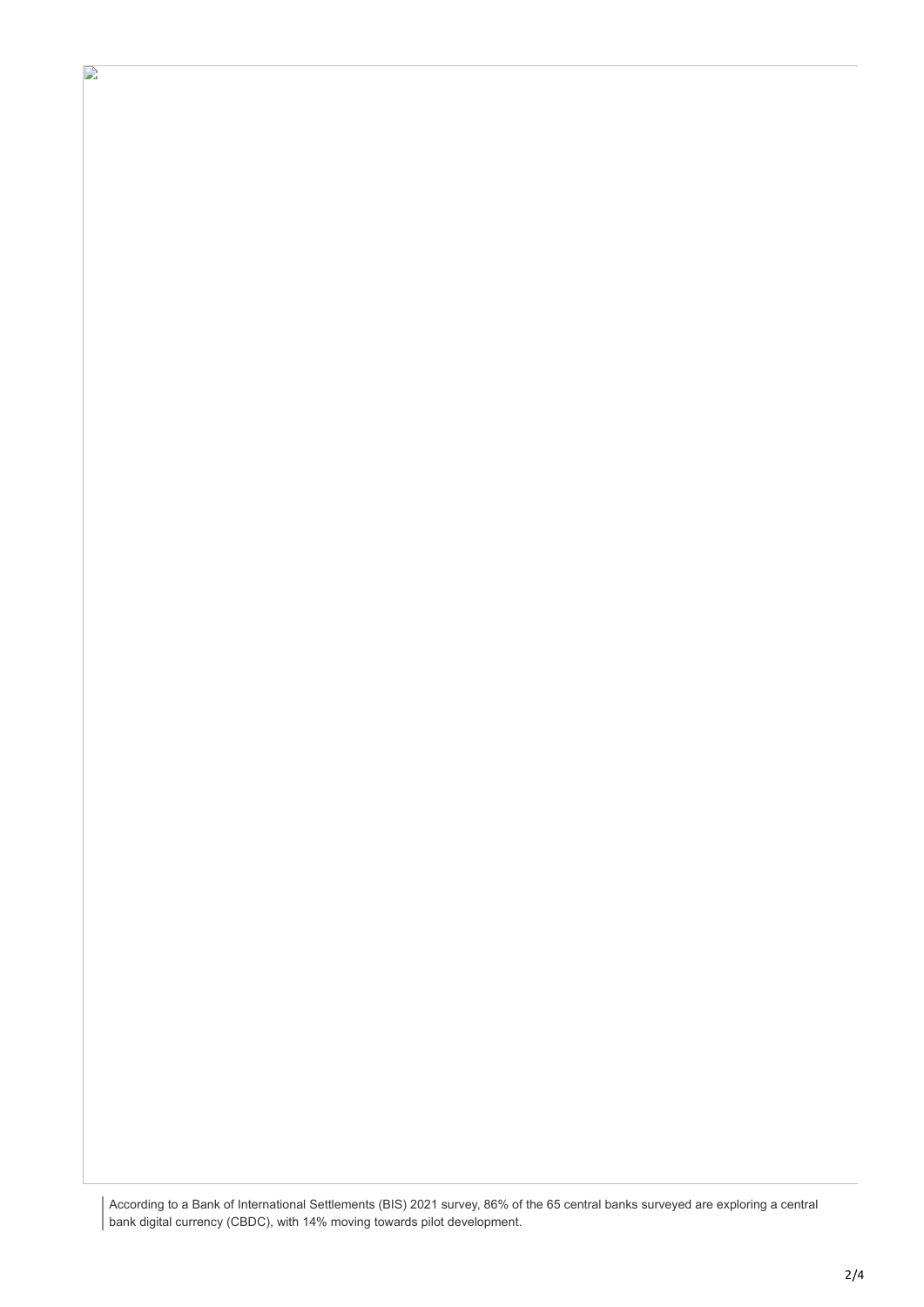In February 2021, the People's Bank of China conducted the [third test of its digital currency](https://www.cnbc.com/2021/02/08/china-to-hand-out-1point5-million-in-lunar-new-year-digital-currency-test.html) across several major cities in China. Later that year, the People's Bank of [China banned](https://www.bbc.com/news/technology-58678907) all cryptocurrency transactions and mining of private sector currency like Bitcoin in China. China's ban comes as cryptocurrencies become more popular because they lower costs and accelerate transactions by cutting out commercial banks and other financial institutions. This ban has forced consumers to shift their transactions to their government-issued digital yuan, eliminating the anonymity that usually comes with cryptocurrency from the private sector. This push to the digital yuan is a U.S. national security risk for three reasons: it facilitates Chinese state surveillance of U.S. entities such as businesses; it allows both well-meaning and [malign actors](https://www.foreignaffairs.com/articles/united-states/americas-crypto-currency-conundrum) to circumvent the existing banking system (including sanctions); and it constitutes the latest step in Chinese endeavors to undermine the dollar's place as the leading international currency.

According to a[Bank of International Settlements \(BIS\) 2021 survey,](https://www.bis.org/publ/bppdf/bispap114.pdf) 86% of the 65 central banks surveyed are exploring a central bank digital currency (CBDC), with 14% moving towards pilot development. In early 2021, central banks from China, Thailand, United Arab Emirates, and Hong Kong explored facilitating [cross-border foreign exchange](https://www.cnbc.com/2021/02/24/chinas-pboc-joins-cross-border-digital-currency-project.html) among their countries to bypass the traditional dollar-based exchange process and fees. The chaos of the covid-19 pandemic also [accelerated cryptocurrency's investment](https://www.sciencedirect.com/science/article/pii/S1544612321001306) internationally. But China has been ahead of the pack in the development of CBDC, starting way back in [2014,](https://www.cnbc.com/2021/03/05/chinas-digital-yuan-what-is-it-and-how-does-it-work.html) with [recent trials](https://www.cnbc.com/2021/02/08/china-to-hand-out-1point5-million-in-lunar-new-year-digital-currency-test.html) across several provinces. It is the [second](https://research.aimultiple.com/digital-yuan/) CBDC in the world to launch (after the Bahamian sand dollar).

[One major risk with any CBDC is the potential for domestic government surveillance and financial censorship. In](https://s3.us-east-1.amazonaws.com/files.cnas.org/documents/CNAS-Report-Chinas-Digital-Currency-Jan-2021-final.pdf?mtime=20210125173901&focal=none) *China's Digital Currency: Adding Financial Data to Digital Authoritarianism*, authors Yaya J. Fanusie and Emily Jin emphasize that China's CBDC will improve its capability to monitor illegal activities like money laundering – but it will also enhance their data collection of private transactions and [strengthen their authoritarian power over Chinese citizens. In fact, a national digital currency in China will also supplement their national](https://cset.georgetown.edu/wp-content/uploads/CSET-Designing-Alternatives-to-Chinas-Surveillance-State.pdf) surveillance programs targeting dissenters and increase human rights abuse of certain ethnic minorities. This surveillance may also be applied to international partners conducting business within or outside their borders.

The move toward government crypto has popular support in some places though. For example, [32% of Nigerians use cryptocurrency](https://www.yahoo.com/now/countries-using-cryptocurrency-most-210011742.html) like Bitcoin because transactions are cheap and can be done through cellphones. In addition, several Nigerian businesses that import products from China used Bitcoin [instead of the Central Bank of Nigeria](https://s3.us-east-1.amazonaws.com/files.cnas.org/documents/CNAS-Report-Chinas-Digital-Currency-Jan-2021-final.pdf?mtime=20210125173901&focal=none) because of these low-cost advantages. One goal for China is to force international partners to use their digital currency for cross-border transactions, for example to streamline transactions between [countries participating in the Belt and Road Initiative. These transactions would allow China and their business partners to bypass the](https://s3.us-east-1.amazonaws.com/files.cnas.org/documents/CNAS-Report-Chinas-Digital-Currency-Jan-2021-final.pdf?mtime=20210125173901&focal=none) dollar-based foreign exchange process and increase their control over the entire system. At the same time, China may compel those reluctant to shift from the dollar-based system to adopt a Chinese CBDC to conduct business with them for their goods and services across borders, thus putting those companies and governments' privacy and security at risk only to do business with China. And there is an increased risk this data can be misused by the Chinese government for their interests.

[Another risk of this digital currency is China's ability to facilitate illegal transactions and avoid U.S. imposed sanctions. The](https://home.treasury.gov/system/files/136/Treasury-2021-sanctions-review.pdf) *Treasury 2021 Sanction Review* claims that "technological innovations such as digital currencies, alternative payment platforms, and new ways of hiding cross-border transactions all potentially reduce the efficacy of American sanctions. These technologies offer malign actors opportunities to hold and transfer funds outside the traditional dollar-based financial system. They also empower our adversaries seeking to build new financial and payments systems intended to diminish the dollar's global role." Consequently, China's CBDC may also be used by adversaries like North Korea or multinational corporations that do not work with the U.S. but work with China to conduct business outside the U.S. financial system, therefore creating another international payment system for adversaries to conduct transactions outside the regulated traditional dollar-based process.

Moreover, this may damage the entire global financial system, as China sets the example for other countries to bypass the traditional dollar-based system.

[Justin Muzinich](https://www.cfr.org/expert/justin-muzinich), former U.S. Deputy Secretary of the Treasury (December 2018–2021), claims that a Chinese digital currency can become a platform for adversaries to purchase weapons. In *America's Crypto Conundrum: Protecting Security Without Crushing Innovation*[, Muzinich wrote that if a foreign company that does no business in the U.S. wants to sell weapons to North Korea, bot](https://www.foreignaffairs.com/articles/united-states/americas-crypto-currency-conundrum)h parties can use China's CBDC to conduct transactions without going through any commercial banks. This increases an adversary's military capabilities and enables them to avoid any sanctions imposed by the U.S., ultimately undermining the power behind U.S. sanctions. Moreover, this may damage the entire global financial system, as China sets the example for other countries to bypass the traditional dollar-based system.

As the primary U.S. competitor, China continues to invest in its economic power to meet its strategic interests. For this reason, the U.S. must be aware of the strategic risks associated with China's ambitions for creating a national digital currency. This move creates conditions for the yuan to compete with the traditional dollar-based system or, worse, become an alternate financial system that adversaries can use to purchase weapons and sanction evasion. [Experts](https://carnegiemoscow.org/commentary/85069) [disagree](https://foreignpolicy.com/2020/08/21/dollar-global-reserve-currency-yuan-china/) on the [likelihood](https://www.economist.com/finance-and-economics/2021/05/06/will-going-digital-transform-the-yuans-status-at-home-and-abroad) and timeline of the yuan's [replacing](https://www.politico.com/newsletters/politico-china-watcher/2021/04/01/us-dollar-at-risk-as-china-moves-on-digital-yuan-492315) the dollar, but that does not make it less of a strategic threat. In sum, China's CBDC provides the Chinese Communist Party with another means to collect data and monitor their [citizens' financial activity](https://s3.us-east-1.amazonaws.com/files.cnas.org/documents/CNAS-Report-Chinas-Digital-Currency-Jan-2021-final.pdf?mtime=20210125173901&focal=none). Moreover, this information, combined with other surveillance data, can be used to discipline individuals or groups for noncompliance to government demands. These privacy infringements may also apply to multinational corporations and developing countries dependent on China's CBDC to conduct business with them. This puts U.S. national security at risk, as most of these countries have relations with the U.S., and several multinational corporations are U.S.-based firms. For all the reasons mentioned, the U.S. must continue to closely monitor China's implementation of its CBDC. If not, the digital yuan can [threaten the traditional dollar-based system](https://www.foreignaffairs.com/articles/united-states/americas-crypto-currency-conundrum) and U.S. influence as countries see it as a more cost-effective alternative over time.

**[Assad Raza](https://warroom.armywarcollege.edu/author/assad-raza/)** *is an active-duty U.S. Army Civil Affairs officer serving at the Western Hemisphere Institute for Security Cooperation (WHINSEC). He holds a Bachelor of Art in psychology from the University of Tampa, a Master of Art in diplomacy with a concentration in international conflict management from Norwich University, and a Master of Military Art and Science from the U.S. Army Command and General Staff College.*